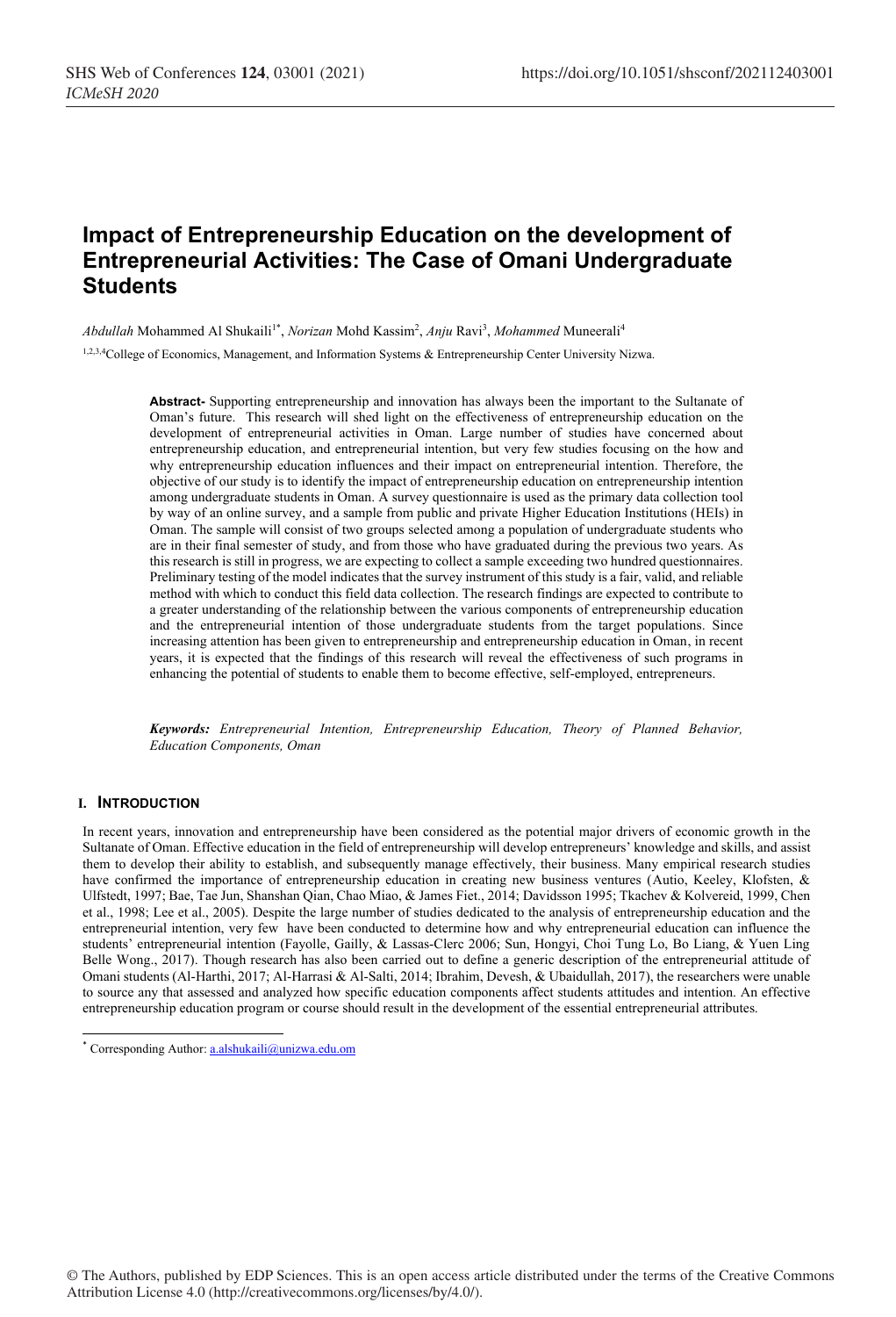Higher Education Institutions (HEIs) in Oman have integrated entrepreneurship as a mandatory subject in all their programs since the academic year of 2014/15. By doing so, they have assisted in cultivating an entrepreneurial mindset among the citizenship, through the students involved in higher education disseminating the perspective to the wider community. Supporting entrepreneurship and innovation has always been the important to the Sultanate of Oman's future. The main goal of this research is to contribute to the debate on the effectiveness of entrepreneurship education on the development of entrepreneurial activities. Therefore, the purpose of this study is to examine the impact of entrepreneurship education on the creation of entrepreneurship intention among undergraduate students in Oman. The research consulted previous works on the Theory of Planned Behavior (TPB) (Ajzen,1991; Krueger, 2009), the theory-grounded knowledge, proposed by Fayolle et al., (2006) and Fayolle & Gailly, (2015) on entrepreneurship education (EE) theory (Nabi, Walmsley, Liñán, Akhtar, & Neame, 2018), to design the conceptual framework of this study. The research also investigates the impact of entrepreneurship education (Know-what, know-how, know-who, and knowwhy) in entrepreneurial intention (attitudes, subjective norms and perceived behavior control), and the student's characteristics (gender, age, degree and if they studied the entrepreneurship course, or not), as a moderating variable.

Many previous research studies have confirmed the importance of entrepreneurship education in creating new business ventures, but few have investigated the effectiveness of entrepreneurship policy education, especially in developing countries. Therefore, this study provides a clear mapping model of entrepreneurial intention, based on the variety of attributes that characterize the significant representative sample. Additionally, it will assist the policymakers in developing and orientating various regional and national economic development programs to promote the entrepreneurship education. To facilitate that, a significant proportion of the intention are materialized in prime conditions, such as creating funding schemes, or developing infrastructure.

Hence, the objectives of the study are to investigate the formative process of entrepreneurial intention and to examine how specific education components influence Omani students' entrepreneurial attitudes and intention. In other words, the proposed study focuses on how the entrepreneurial intention of the students is formed through current academic entrepreneurial education programs.

## **II. LITERATURE REVIEW**

#### **The Emergence of Entrepreneurship Education**

All government sectors in a country have given their attention to encourage entrepreneurship education It is one of the government policies to promote entrepreneurial activities (O'Connor, Allan. 2013). Verheul, Ingrid, Sander Wennekers, David Audretsch, and Roy Thurik, (2001) stated that entrepreneurship education is focusing on the "promotion of entrepreneurship and stimulating entrepreneurial skills and knowledge" (p.34), which is different from general education. The debate in the literature is still not clear regarding the impact of entrepreneurship education in promoting entrepreneurial activities, as mixed findings from the literature have led to unclear conclusions (O'Connor, Allan. 2013).

The government of Oman has supported the growth of entrepreneurship activities within economic diversification, based on greater employment creation opportunities, innovation, and a forecast positive contribution to the Gross Domestic Product (GDP). The starting point of the government strategy to effectively support the start-ups and development of entrepreneurship was a request to the Higher Education Institutions (HEIs) in Oman to teach entrepreneurship to all undergraduate students. This decision-taking was based on the initial *Sih Alshamkhat* (Al Shanfari et al., 2013) decisions in January 2013 to support and enhance entrepreneurship in Oman and further assessment of the implementation of the *Sih Alshamkhat* decisions was made in 2015. One of the policy objectives developed from the symposium was related to entrepreneurship education. The objective was to increase the emphasis on entrepreneurship in the education system as follows (Al Shanfari et al., 2013):

- to provide a course in entrepreneurship for students in various institutions of higher education and support the implementation of student activities in cooperation with the private sector in the field of entrepreneurship, and
- to include entrepreneurship in school curricula and educational programs and use modern methods to instill an entrepreneurial mindset in young people.

Since then increasing attention has been given to entrepreneurship and entrepreneurship education in Oman. Many initiatives research, teacher training, curriculum development, pilot projects, and collaboration with international organizations— are undertaken to promote entrepreneurship. There are many support programs to promote entrepreneurship in the country. According to the official statistics of the Ministry of Higher Education, no less than 5,000 graduates are being produced by universities and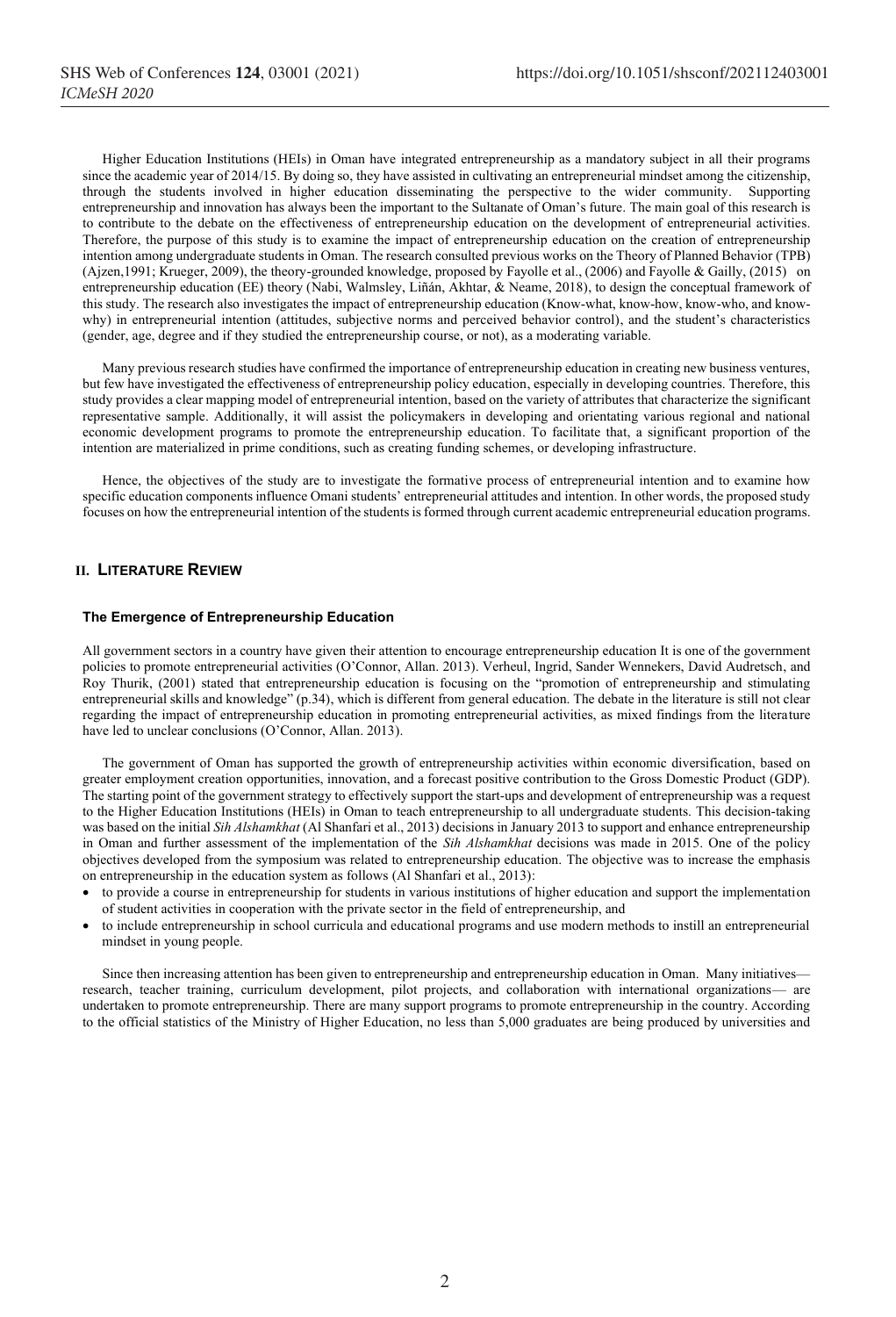colleges in Oman every year. A mandatory semester-long course on entrepreneurship has been introduced in all HEIs in the Sultanate of Oman for students entering higher education from Fall 2014/15 onwards.

#### **Entrepreneurship Education (EE) and Entrepreneurial Intention (EI)**

A growing body of work in entrepreneurship education (EE) literature has indicated interest in the effect of EE on student's entrepreneurship intentions (EI) at higher education institutions, and to investigate the significant impact of different component of an EE program in imparting EE at tertiary level (Bae et al., 2014; Blenker, Per, Poul Dreisler, Helle Meibom Faergemann, & John Kjeldsen, 2008; Hussain & Norashidah, 2015; Nowiński, Haddoud, Lančarič, Egerová, & Czeglédi, 2019). Additionally, there are mixed findings from the literature regarding the relationship between EE and EI, for example, Halim, Malim, Hamdan, Salehan, & Kamaruzzaman, (2019) and Nabi et al. (2018) found that EE inspires through developing students' EI in their first year in higher education, and the educational support being the most influential factor that affects EI levels of achievement. Similarly, the findings of Karimi, Biemans, Lans, Chizari, & Mulder, (2016) reveal that the elective Entrepreneurship Education Programs (EEPs) have significantly increased students' EI, although this increase was insignificant for the compulsory EEPs. However, Hattab (2014) highlights the relationship between EE, intention, and perceived desirability, while no relationship existed with perceived feasibility or self-efficacy, and he further suggests that it is desirable to reform the educational system to boost creativity and innovativeness of students. Zhang, Duysters, and Cloodt (2014) studied the relationship between EE, prior entrepreneurial exposure, perceived desirability and feasibility, and EI for university students and found that there is a substantial positive interactive effect by university type, gender and study key, on the relationship between EE and EI.

On the other hand, Bilal, and Hussein (2019) in their research examined the influence of entrepreneurship and prior experience on student's job intention at Dhofar university in Oman and demonstrated that there is no relationship between student's career intention and EE, while there is a major relationship between previous experience and student's career intention in the university. Whereas Bakheet, Varghese, Al-Qartoopi, and Al-Hamdi (2019) found that there is an association between student's attitudes towards EI to start-up businesses.

#### **Theory of Planned Behaviour (TPB)**

Many empirical studies have used the Theory of Planned Behaviour ( TPB) to explain the relationship between the three attitudinal antecedents namely, attitude, subjective norms, and perceived behavior control, and their impact on EI ( Farrukh, Alzubi, Shahzad, Waheed, & Kanwal, 2018; Lortie & Castogiovanni, 2015; Sun et al., 2017). Arán, Sanchez, and Molina, (2015) suggested that perceived behavioral control and attitudes affect the EI of university students towards entrepreneurship. In emerging countries like India, Kumar and Das (2019) reported that there is a positive association between peer effect and an individual attitude towards entrepreneurship, while in an entrepreneurial ecosystem, the institutional infrastructure moderates the relationship between attitude and EI but not entrepreneurial self-efficacy. In addition, they also found that gender plays a significant role in choosing entrepreneurship as a career in India.

Interestingly, according to Schölin, Broomé, and Ohlsson (2016), the influence that family factors have on an individual's choice of business is strong. That is, individuals whose parents have business ventures are very much more likely to continue with their parent's business. Using an extended model of Ajzen´s TPB model, Fernández, Montes, Rodríguez, and Alonso (2017) suggest that emotional competencies play an extremely important role in shaping students' entrepreneurial intention, and have a positive impact on their entrepreneurial attitudes and perceived self-efficacy. Moreover, they observed that a higher degree of emotional competency in entrepreneurship education, the more positive attitude shown by students towards entrepreneurship, and they will perceive themselves as more talented and more ready to become entrepreneurs. Another study by Yousaf, Shamim, Siddiqui, & Raina, (2015) highlighted that students' perceived desirability, entrepreneurial attitude, and subjective norms, significantly lead to the improvement of students' intentions to become entrepreneurs. Miranda González et al., (2017) conducted a study on 1178 Spanish university academics and the results from the structural equation model indicated that entrepreneurial intention is influenced by the attitude towards entrepreneurship, which in turn was influenced by creativity, perceived utility, and entrepreneurial experience. Thus, the mixed findings derived from the above studies together suggest that there are gaps, or omissions, within the literature.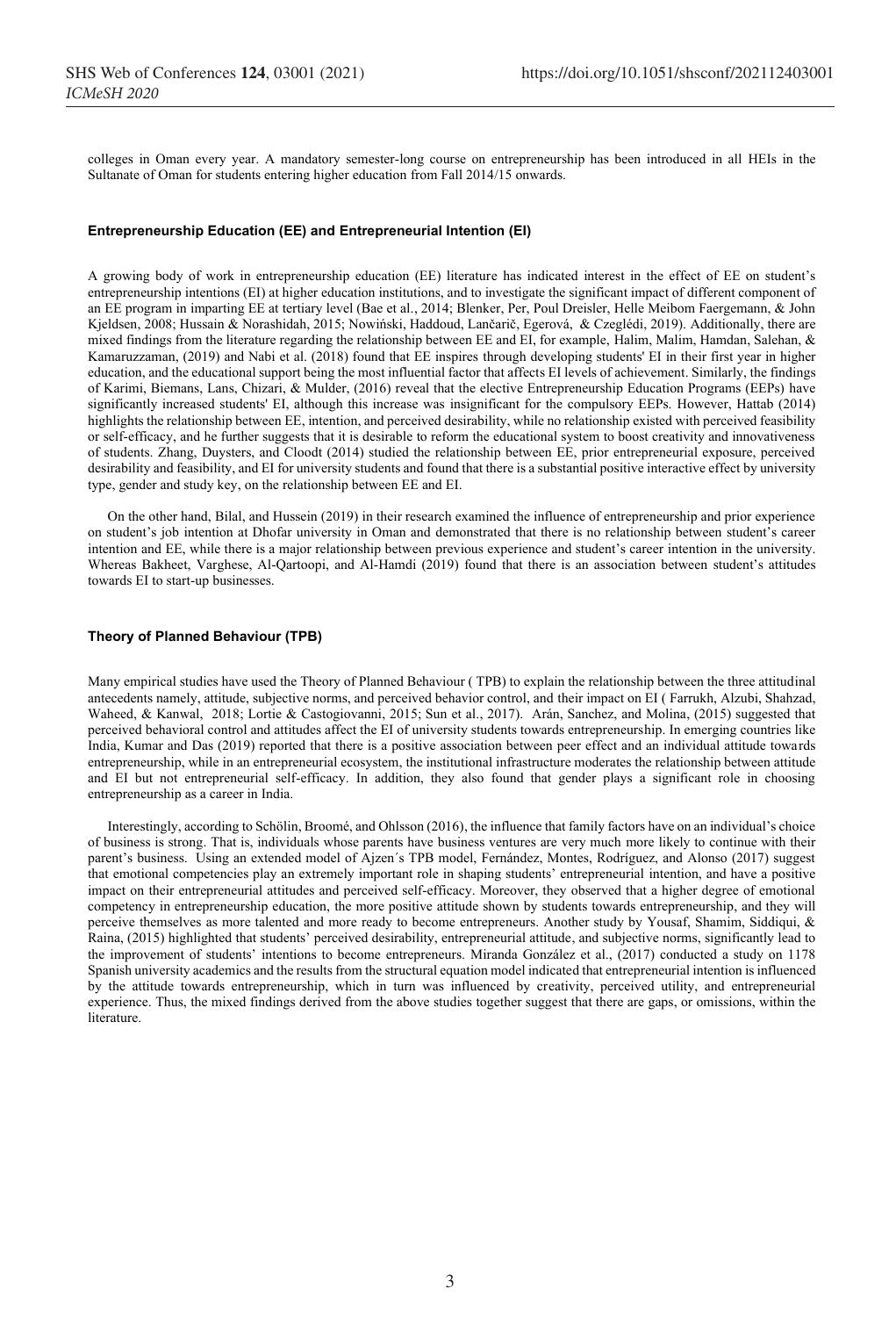### **Entrepreneurship Education Components**

Indeed, entrepreneurial knowledge and skills gained through entrepreneurship education will be expected to create and boost the entrepreneurial intention (Bhat & Singh, 2018; Cho,1998; Karimi et al., 2016, Islamic 2018). It is evident in the literature that entrepreneurship education is an effective way to increase the venturing rate of engineering graduates (Menzies & Paradi, 2002), and students' entrepreneurial attitudes (Al Bakri & Mehrez, 2017). Linan (2004) proposed that there were four levels of entrepreneurship education, namely entrepreneurial awareness education, education for start-up, education for entrepreneurial dynamism and continuing education for entrepreneurs. Similarly, to Johannisson (1991) where he suggested that there is a classification scheme defining specific categories for entrepreneurial learning, that is, know-what (entrepreneurial knowledge), know-why (values and motives), know-who (social interaction) and know-how (entrepreneurial skills and abilities). Know-what refers to the concept and knowledge of entrepreneurship, know-why is about the values and motives of initiating entrepreneurial events and attitudes toward the events, know-who concerns the social interaction shown through the interaction with teachers, successful entrepreneurs, and experts in the research field. Finally, know-how represents abilities, techniques, and skills.

Based on Ajzen's TPB theory that the stronger the intention to accomplish behavior, the more expectation there is the behavior will be accomplished. According to Sun et. al. (2017) that the four of EE components (Why, What, How, and Who) were found to be interrelated with, and influenced, the three TPB antecedent variables (attitude, social norm, self-efficacy), and EI where the know-what component was treated as the independent variable in their proposed conceptual framework. Additionally, they reported that subjective norm plays a significant role in facilitating attitudes towards entrepreneurship, as well as self-efficacy or perceived behavioral control (PCB), while PBC was also seen to improve one's attitude towards entrepreneurship. Their model suggests a systematic impact of EE on EI.

Following this rationale, and the review of the literature, Figure (1) presents the proposed conceptual framework for this study which is based on Sun et al. (2017). The list of hypotheses which are extracting from this framework are summarized in Table (1).

# **III. PROPOSED THEORETICAL FRAMEWORK AND HYPOTHESIS**



**Figure (1)**: Proposed Conceptual Framework and Hypotheses *Source*: Adapted from Sun et al. (2017)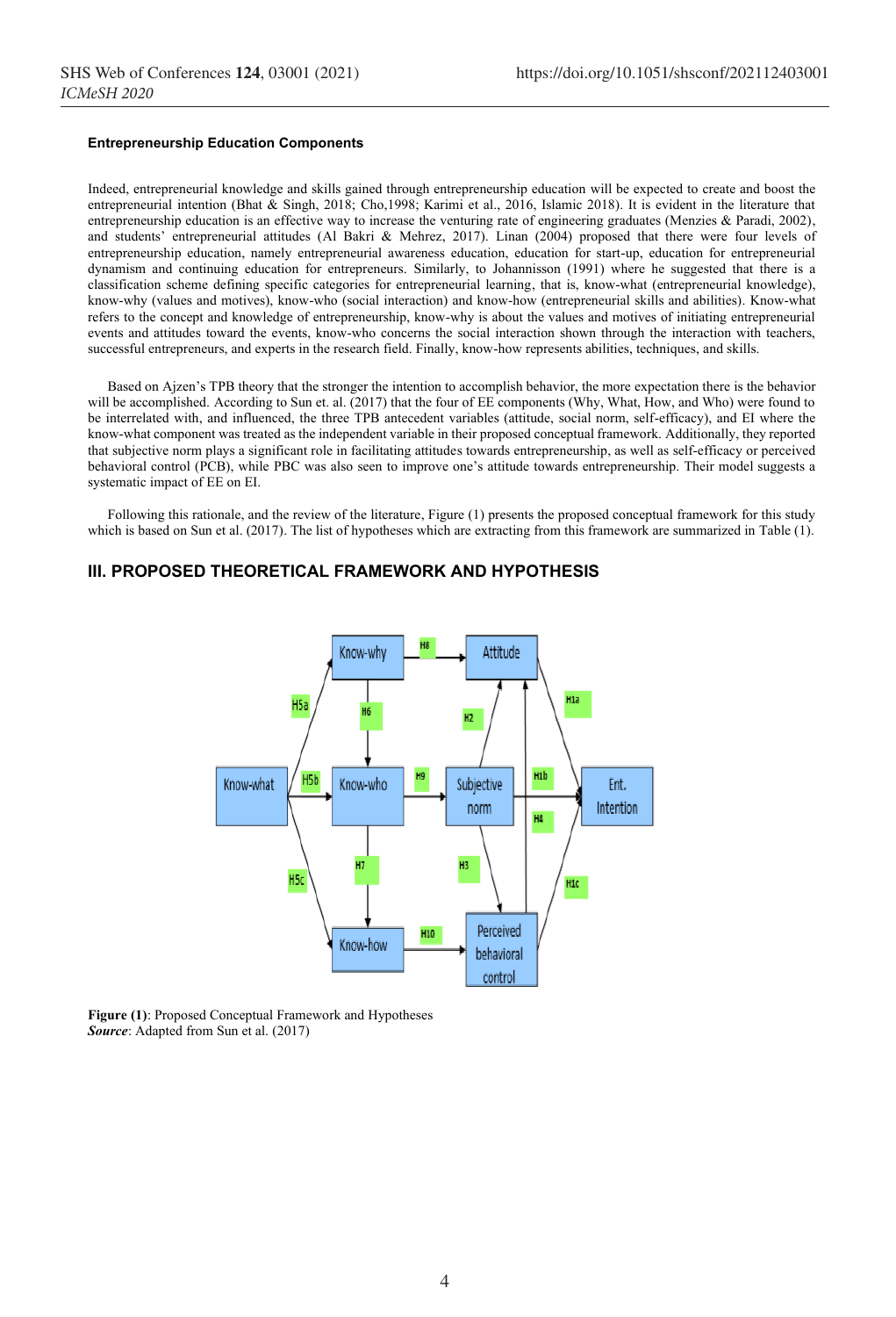| <b>Table (1):</b> List of proposed hypotheses |                                                                                                  |  |  |  |  |  |
|-----------------------------------------------|--------------------------------------------------------------------------------------------------|--|--|--|--|--|
| Hypothesis                                    | Description                                                                                      |  |  |  |  |  |
| $H_{1a, b, and c}$                            | There is a positive relationship between the three TPB antecedent variables of (a) attitude, (b) |  |  |  |  |  |
|                                               | subjective norm and (c) PBC on the entrepreneurial intention of Omani students.                  |  |  |  |  |  |
| H <sub>2</sub>                                | There is a positive relationship between subjective norms and the students' attitudes toward     |  |  |  |  |  |
|                                               | entrepreneurship.                                                                                |  |  |  |  |  |
| H <sub>3</sub>                                | Subjective norms affect the perceived behavioural tendencies of students to engage in            |  |  |  |  |  |
|                                               | entrepreneurial activities.                                                                      |  |  |  |  |  |
| H4                                            | Perceived behavioural control affects the attitudes of students toward entrepreneurship.         |  |  |  |  |  |
| $H_{5, a b, and c}$                           | Know-what of the EE component influences EE components of (a) know-why, (b) know-who             |  |  |  |  |  |
|                                               | and (c) know-how.                                                                                |  |  |  |  |  |
| $H_6$                                         | Know-why of the EE component influences EE component of know-who.                                |  |  |  |  |  |
| H <sub>7</sub>                                | Know-who of the EE component influences EE component know-how.                                   |  |  |  |  |  |
| $H_8$                                         | Know-why of the EE component influences attitude toward entrepreneurship.                        |  |  |  |  |  |
| H <sub>9</sub>                                | Know-who of the EE component influences subjective norms.                                        |  |  |  |  |  |
| $H_{10}$                                      | The EE component know-how influences perceived behavioural control.                              |  |  |  |  |  |
|                                               |                                                                                                  |  |  |  |  |  |

# **IV. SIGNIFICANCE OF THE STUDY**

*Gaps in the literature*. There is a current lack of consensus in the literature, regarding the impact of entrepreneurship education, in promoting entrepreneurial activities. Few studies have been conducted to study how and why entrepreneurial education influence and impact entrepreneurial intention (Fayolle et al., 2006; Sun et al., 2017).

*Size and changes in the industry*. The mandatory semester-long course on entrepreneurship has been introduced in all Higher Education Institutions (HEIs) in the Sultanate of Oman for the students entering higher education since Fall 2014/15. In this context, this research intends to study the formation process of entrepreneurial intention and to identify which specific education components, influence Omani students' entrepreneurial attitudes and intention. The study will focus on how the entrepreneurial intention of the students is formed through entrepreneurial education.

*Potential benefits*. This study will add to the existing body of literature in assessing the effectiveness of various learning components on creating an entrepreneurial intention. The study results will shed light on the impact of compulsory entrepreneurial education in developing entrepreneurial intention among Omani graduating students. The effectiveness of the compulsory entrepreneurship course can be gauged from the results of the study. Based on the same policymakers can formulate new policies to foster entrepreneurship inside the country. The study may also provide insights to Higher Educational Institutions to redesign their entrepreneurship curriculum.

In sum, this research is justified on the above three conceptual and practical perspectives.

### **V. METHODOLOGY**

A hypothesis testing approach will be used because one of the objectives of this study is to generalize the findings of the population. The stratified sampling method will be used that consists of two groups selected among the targeted population for undergraduate students who is in the last semester, and from those students who have already graduated in the last two years. Since this research is still in progress, we are expected to collect a sample between 200-300. The variables used in this research are adapted from Sun et. al. (2017) and summarized in table 2.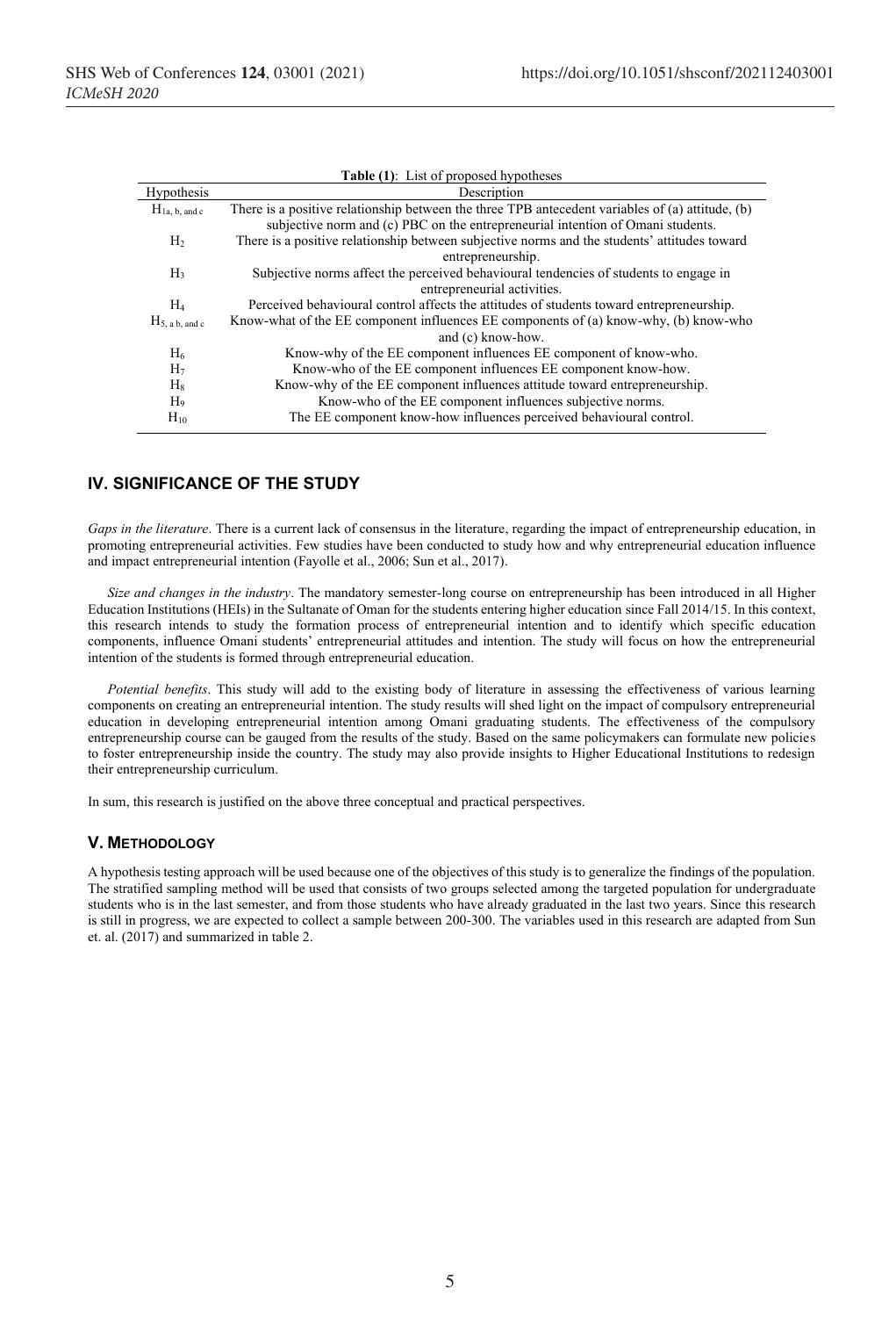| Variable                                                                              | Description                                                                                                                                                                                                                                                                                                                                                                      |
|---------------------------------------------------------------------------------------|----------------------------------------------------------------------------------------------------------------------------------------------------------------------------------------------------------------------------------------------------------------------------------------------------------------------------------------------------------------------------------|
| Know-what                                                                             | This is the independent variable which describes the entrepreneurial knowledge and<br>concepts required by students to understand before starting a business, for instance know<br>to find business opportunity, generate idea, understanding government support<br>programs and so on.                                                                                          |
| Know-why                                                                              | This is a mediation variable which defines the motivations received by students to<br>engage in entrepreneurial activities like taking the entrepreneurship course, and teaching<br>methods                                                                                                                                                                                      |
| Know-who                                                                              | This is a mediation variable which refers to social interaction required by students to<br>obtain information and resources needed to start business, like developing networks,<br>professors at HEIs, guest speakers, and knowing successful entrepreneurs' stories                                                                                                             |
| Know-how                                                                              | This is a mediation variable which refers to skills and abilities to start business like<br>understanding how to develop business plan, and the enhancement of entrepreneurship<br>course in this regard                                                                                                                                                                         |
| Attitude (Atti)                                                                       | This is a mediation variable which indicates the beliefs and feeling to preform future<br>entrepreneurial activities by students who are graduated or going to graduate from Oman<br><b>HEIs</b>                                                                                                                                                                                 |
| Subjective norm<br>(Sub norm)                                                         | This is a mediation variable which describes the social interaction with the entrepreneurs<br>and the influence of the family, friends and successful entrepreneurs on entrepreneurial<br>activities                                                                                                                                                                             |
| The Perceived<br><b>Behavioral Control</b><br>(PBC)<br>Entrepreneur<br>Intention (EI) | This is a mediation variable which Investigates the relationship between<br>entrepreneurial behaviours in terms of skills, knowledge, self-efficiency, and<br>confidence, and the intention to start entrepreneurial activities.<br>This is the dependent variables which indicates the intention of undergraduate student<br>to start a business after graduating from the HEIs |

**Table 2**. List of variables used in the study

Source: adapted from Sun et. al. (2017)

A survey questionnaire design based on the above variables was developed and measured using the 5-point Likert scale measured from 1 'strongly disagree,' to 5 'strongly agree.' A preliminary survey was conducted to test the reliability and validity of the instrument. The research also utilized Cronbach to test the reliability with the objective of confirming the suitability of the research instrument (standard research questionnaire) after utilizing tested scales in existing literature. The correlation analysis also used Pearson Correlation to test the validity, as these are common technical properties used at this stage (Pallant, Haines, Green, Toohill, Gamble, Creedy, & Fenwick, 2016). However, we intend to conduct an in-depth analysis using confirmatory factor analysis (CFA) after we collected enough data through the actual field work of the study. Harman's single factor test will be used to test the common method bias. The control variable in this study will be those students who have not yet registered in, studied, or completed the entrepreneurship courses.

Two types of data analyses will be used, being descriptive and inferential statistics. Descriptive statistics are used to describe the basic features of the data in the study, for example, simple summaries about the sample and the measures, while inferential statistics are used to test the hypotheses using structural equation modeling (SEM) statistical technique.

## **VI. FINDINGS AND DISCUSSION**

The results of the reliability and validity tests are shown in table 3. The sample size in the pilot study consisted of 31 students. The Cronbach alpha of all the variables is excellent. However, as for the validity test, multi-co-linearity exists within almost all the variables. One possible explanation for such existence could be of the small sample size. Moreover, since the questionnaire is adapted and validated from the previous study, content (or face) validity is appropriate and sufficient for the validity test (Pallant et al., 2016). We requested two professors in senior institutional management, versed in research, for their feedback on the questionnaire prior to conducting the pilot test to confirm the selection of scale items based on the past empirical study and theoretical consideration. In brief, we can confirm that the instrument was found to be reliable and valid.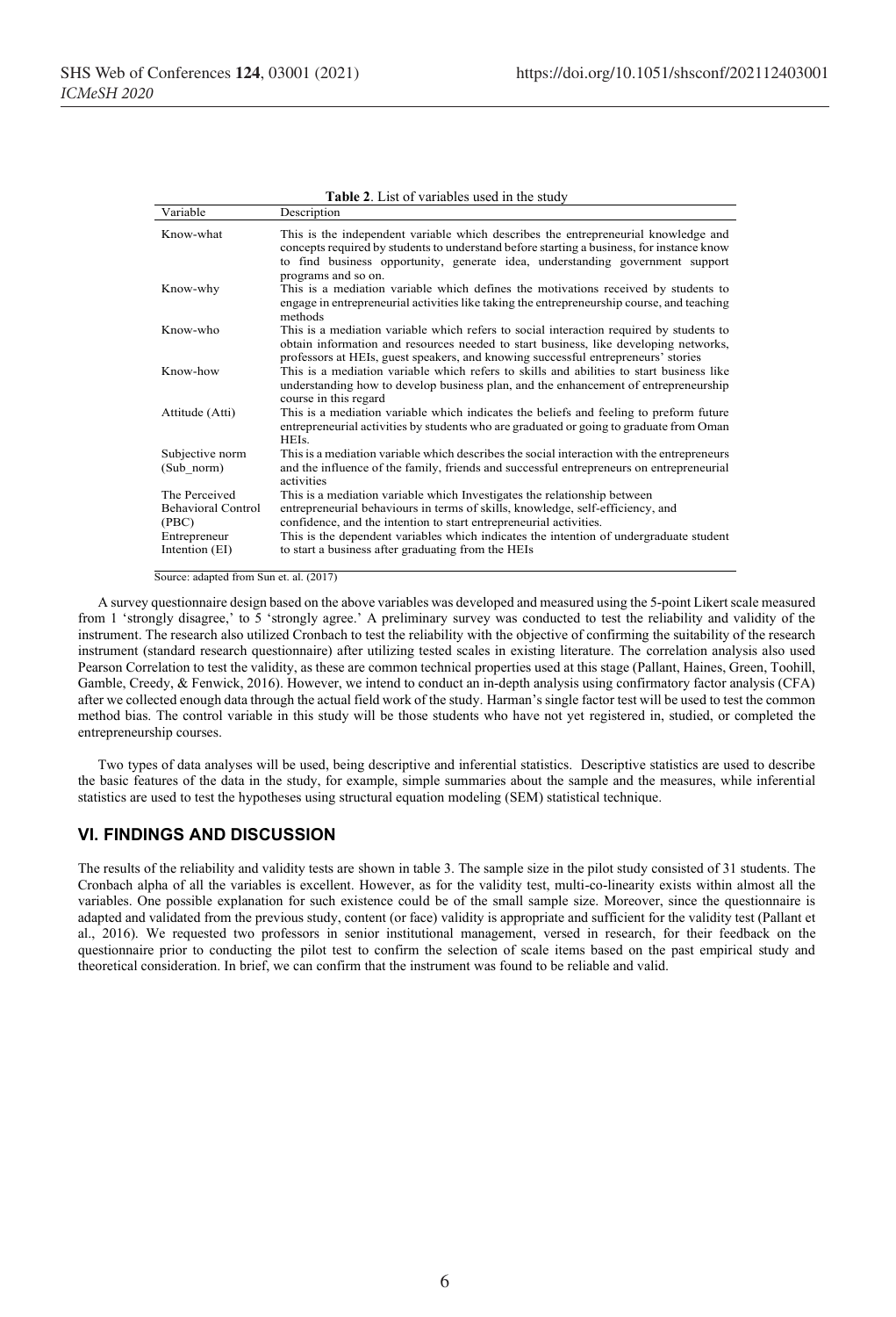| <b>Table 3.</b> Pilot test results of reliability and validity tests |          |          |          |          |          |          |          |       |
|----------------------------------------------------------------------|----------|----------|----------|----------|----------|----------|----------|-------|
|                                                                      |          |          |          |          | Know-    | Know-    | Know-    | Know- |
| Item                                                                 | Atti     | Sub norm | PBC      | EI       | what     | why      | who      | how   |
| Atti                                                                 |          |          |          |          |          |          |          |       |
| Sub norm                                                             | .808**   |          |          |          |          |          |          |       |
| PBC                                                                  | .508**   | $.662**$ |          |          |          |          |          |       |
| EI                                                                   | $.508**$ | $.711**$ | $.807**$ |          |          |          |          |       |
| Know-what                                                            | .784**   | $.926**$ | $.757**$ | 797**    |          |          |          |       |
| Know-why                                                             | .758**   | $.842**$ | $.532**$ | $.685**$ | .797**   |          |          |       |
| Know-who                                                             | $.740**$ | $.813**$ | $.683**$ | $.762**$ | $.831**$ | $.870**$ |          |       |
| Know-how                                                             | $.694**$ | .808**   | .698**   | $.757**$ | $.822**$ | .930**   | $.874**$ |       |
| Mean                                                                 | 4.282    | 4.733    | 4.200    | 4.123    | 4.800    | 4.827    | 4.627    | 4.812 |
| Std. Dev.                                                            | 1.605    | 1.633    | 1.398    | 1.464    | 1.561    | 1.562    | 1.539    | 1.627 |
| Cronbach's Alpha                                                     | 0.899    | 0.939    | 0.915    | 0.915    | 0.964    | 0.96     | 0.938    | 0.957 |

| Table 3. Pilot test results of reliability and validity tests |  |  |
|---------------------------------------------------------------|--|--|
|                                                               |  |  |

\*\*\* significant at 0.01 level (two-tailed)

# **VII. CONCLUSION**

The purpose of this research is to contribute to the debate on the impact of entrepreneurship education on the development of entrepreneurial activities specifically in developing countries. After conducting the preliminary test (reliability and validity), we can conclude that the model is acceptable to proceed to the next stage of collecting data.

Supporting entrepreneurship and innovation are important to the Sultanate of Oman's future. This study contributes to the literature in assessing the effectiveness of various learning components on entrepreneurial intention. This research project is a pioneering, large-scale empirical study, that intends to produce statistical evidence as to whether the entrepreneurship education program is effectively and efficiently conducted and is resulting in the development of the entrepreneurial attributes of Omani graduating students, or not. The results of the study will shed light on the policies and strategies that should be undertaken by all stakeholders to invigorate self-employment, and entrepreneurial sector employment, in the country. In addition, the findings of the study may identify gaps in either the teaching programs, content, or methodologies utilized in the entrepreneurship education courses offered in higher education institutions throughout the Sultanate of Oman, and if so, will seek to offer viable solutions. Finally, the research seeks to offer recommendations to policymakers and HEIs to enhance the prospect of achievement of the national objectives of entrepreneurially focused education, increased sector employment, and increased contributions to the national GDP.

#### **REFERENCES**

- 1. Abadie, Alberto, and Guido Imbens. 2002. Simple and Bias-Corrected Matching Estimators [ Technical Report]. National Bureau of Economic Research Cambridge, Mass., USA. http://www.nber.org/papers/t0283 (November 17, 2015).
- 2. Abadie, Alberto, and Guido W. Imbens. 2012. "Bias-Corrected Matching Estimators for Average Treatment Effects." Journal of Business & Economic Statistics. http://amstat.tandfonline.com/doi/abs/10.1198/jbes.2009.07333 (March 26, 2016).
- 3. Ajzen, Icek. 1991. "The Theory of Planned Behavior." Organizational Behavior and Human Decision Processes 50(2): 179–211.
- 4. Ajzen, I. (2015). The theory of planned behaviour is alive and well, and not ready to retire: a commentary on Sniehotta, Presseau, and Araújo-Soares. Health psychology review, 9(2), 131-137.
- 5. Al Bakri, A., & Mehrez, A. (2017). Factors influencing entrepreneurial intentions among Arab students. *International Journal of Entrepreneurship*.
- 6. Al-Harrasi, A. S., & Al-Salti, Z. S. (2014). Entrepreneurial intention among information systems (IS) students at sultan qaboos university: an exploratory study. *Global Journal of Management And Business Research.*
- 7. Al-Harthi, A. S. A. (2017). Understanding entrepreneurship through the experiences of Omani entrepreneurs: implications for entrepreneurship education. *Journal of Developmental Entrepreneurship*, *22*(01), 1750001.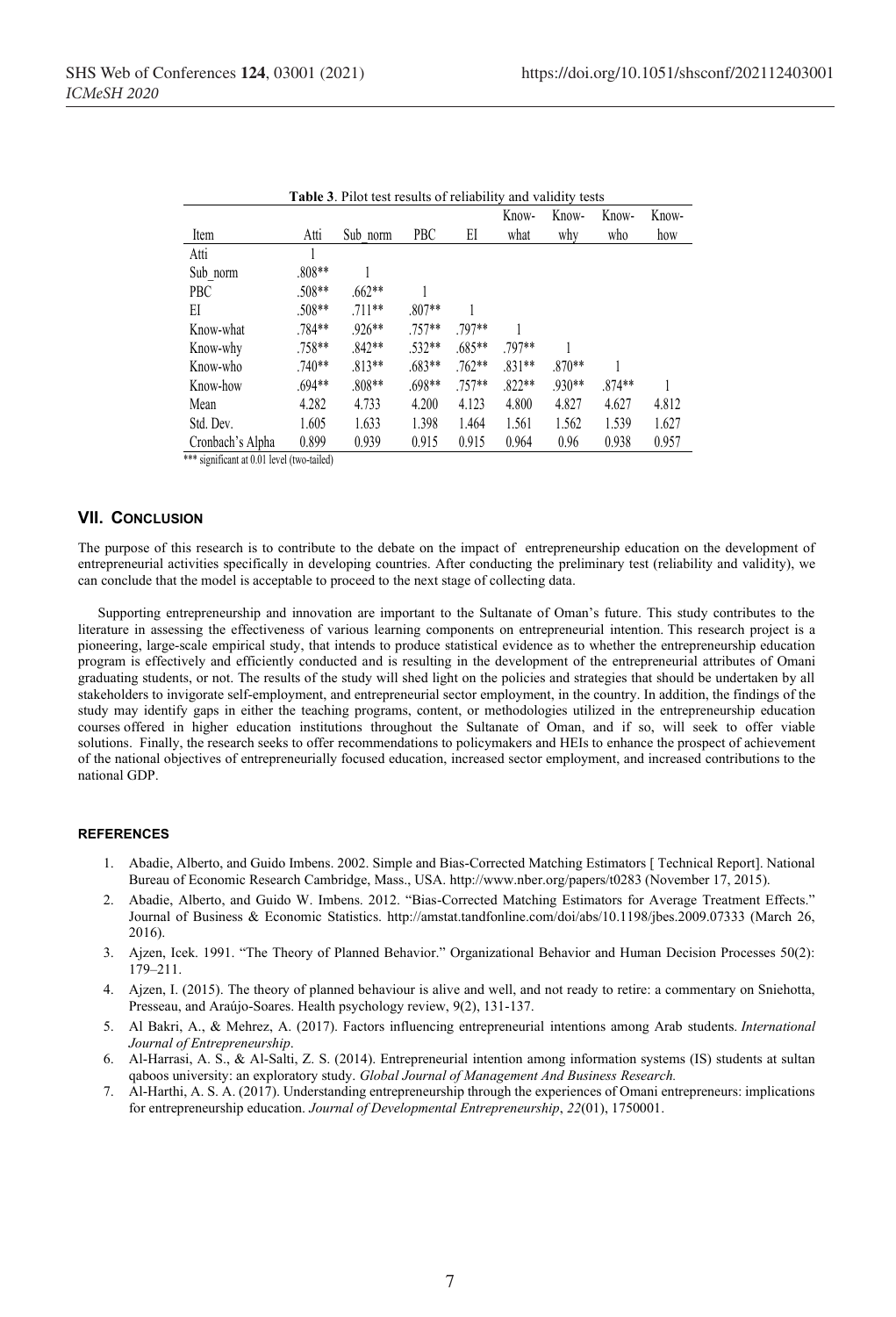- 8. Al-Shanfari, D., Al-Said, A., Al-Said, F., & Al-Busaidi, S. (2013). SME Development Symposium, the Main Report. unpublished, Muscat, Oman: Sultan Qaboos University.
- 9. Autio, E., Keeley, R. H., Klofsten, M., & Ulfstedt, T. (1997). Entrepreneurial intention among students: testing an intention model in Asia, Scandinavia and USA.
- 10. Awang, A., Amran, S., Nor, M. N. M., Ibrahim, I. I., & Razali, M. F. M. (2016). Individual entrepreneurial orientation impact on entrepreneurial intention: Intervening effect of PBC and subjective norm. Journal of Entrepreneurship, Business and Economics, 4(2), 94-129.
- 11. Bae, Tae Jun, Shanshan Qian, Chao Miao, and James O. Fiet. 2014. "The Relationship Between Entrepreneurship Education and Entrepreneurial Intentions: A Meta-Analytic Review." Entrepreneurship Theory and Practice 38(2): 217– 54.
- 12. Blenker, Per, Poul Dreisler, Helle Meibom Faergemann, and John Kjeldsen. 2008. "A Framework for Developing Entrepreneurship Education in a University Context." International Journal of Entrepreneurship and Small Business 5(1):  $45-63$ .
- 13. Bakheet, A. H., Varghese, T., Al-Qartoopi, K., & Al-Hamdi, F. (2019). University Students' Entrepreneurial Attitudes and Intention: The Omani Context.
- 14. Babu, C., & Kasilingam, R. (2015). Entrepreneurial Capability of Micro Entrepreneurs. BVIMR Management Edge, 8(1).
- 15. Bilal, Z. O., & Hussien, M. A. (2019). The Impact Of Entrepreneurship Education And Previous Experience On students' career Intentions In Oman? Evidence from Dhofar University.
- 16. Cera, E., & Furxhiu, N. (2017). Factors which Influence Students Enterpreneurship Intentions: The Role of Education Programs, Subjective Norms and Perceived Behavioral Control. Journal of Educational and Social Research, 7(1), 173- 179.
- 17. Chen, C. C., Greene, P. G., & Crick, A. (1998). Does entrepreneurial self-efficacy distinguish entrepreneurs from managers?. *Journal of business venturing*, *13*(4), 295-316.
- 18. Davidsson, P. (1995). Culture, structure and regional levels of entrepreneurship. *Entrepreneurship & Regional Development*, *7*(1), 41-62.
- 19. Espiritu-Olmos, R., & Sastre-Castillo, M. A. (2015). Personality traits versus work values: Comparing psychological theories on entrepreneurial intention. Journal of Business Research, 68(7), 1595-1598.
- 20. Farrukh, M., Alzubi, Y., Shahzad, I. A., Waheed, A., & Kanwal, N. (2018). Entrepreneurial intentions: the role of personality traits in perspective of theory of planned behaviour. Asia Pacific Journal of Innovation and Entrepreneurship, 12(3), 399-414.
- 21. Fayolle, Alain, Benoît Gailly, and Narjisse Lassas‐Clerc. 2006. "Assessing the Impact of Entrepreneurship Education Programmes: A New Methodology." Journal of European Industrial Training 30(9): 701–20.
- 22. Fayolle, A., & Gailly, B. (2015). The impact of entrepreneurship education on entrepreneurial attitudes and intention: Hysteresis and persistence. Journal of small business management, 53(1), 75-93.
- 23. Fernández Pérez, V., Montes Merino, A., Rodríguez Ariza, L., & Alonso Galicia, P. E. (2017). Emotional competencies and cognitive antecedents in shaping students entrepreneurial intention: the moderating role of entrepreneurship education. International Entrepreneurship and Management Journal. First online: 24 February 2017. Doi: 10.1007/s11365-017-0438- 7. *Management*.
- 24. Fuller, B., Liu, Y., Bajaba, S., Marler, L. E., & Pratt, J. (2018). Examining how the personality, self-efficacy, and anticipatory cognitions of potential entrepreneurs shape their entrepreneurial intentions. Personality and Individual Differences, 125, 120-125.
- 25. Gorgievski, M. J., Stephan, U., Laguna, M., & Moriano, J. A. (2018). Predicting entrepreneurial career intentions: values and the theory of planned behavior. Journal of career assessment, 26(3), 457-475.
- 26. Halim, F. A., Malim, M. R., Hamdan, S. I., Salehan, A., & Kamaruzzaman, F. S. (2019). Factors Affecting Entrepreneurial Intention Among IKN Students. In *Proceedings of the Third International Conference on Computing, Mathematics and Statistics (iCMS2017)* (pp. 545-554). Springer, Singapore.
- 27. Hattab, H. W. (2014). Impact of entrepreneurship education on entrepreneurial intentions of university students in Egypt. The Journal of Entrepreneurship, 23(1), 1-18.
- 28. Hussain, A., & Norashidah, D. (2015). Impact of entrepreneurial education on entrepreneurial intentions of
- 29. Ibrahim, O. A., Devesh, S., & Ubaidullah, V. (2017). Implication of attitude of graduate students in Oman towards entrepreneurship: an empirical study. *Journal of Global Entrepreneurship Research*, *7*(1), 8.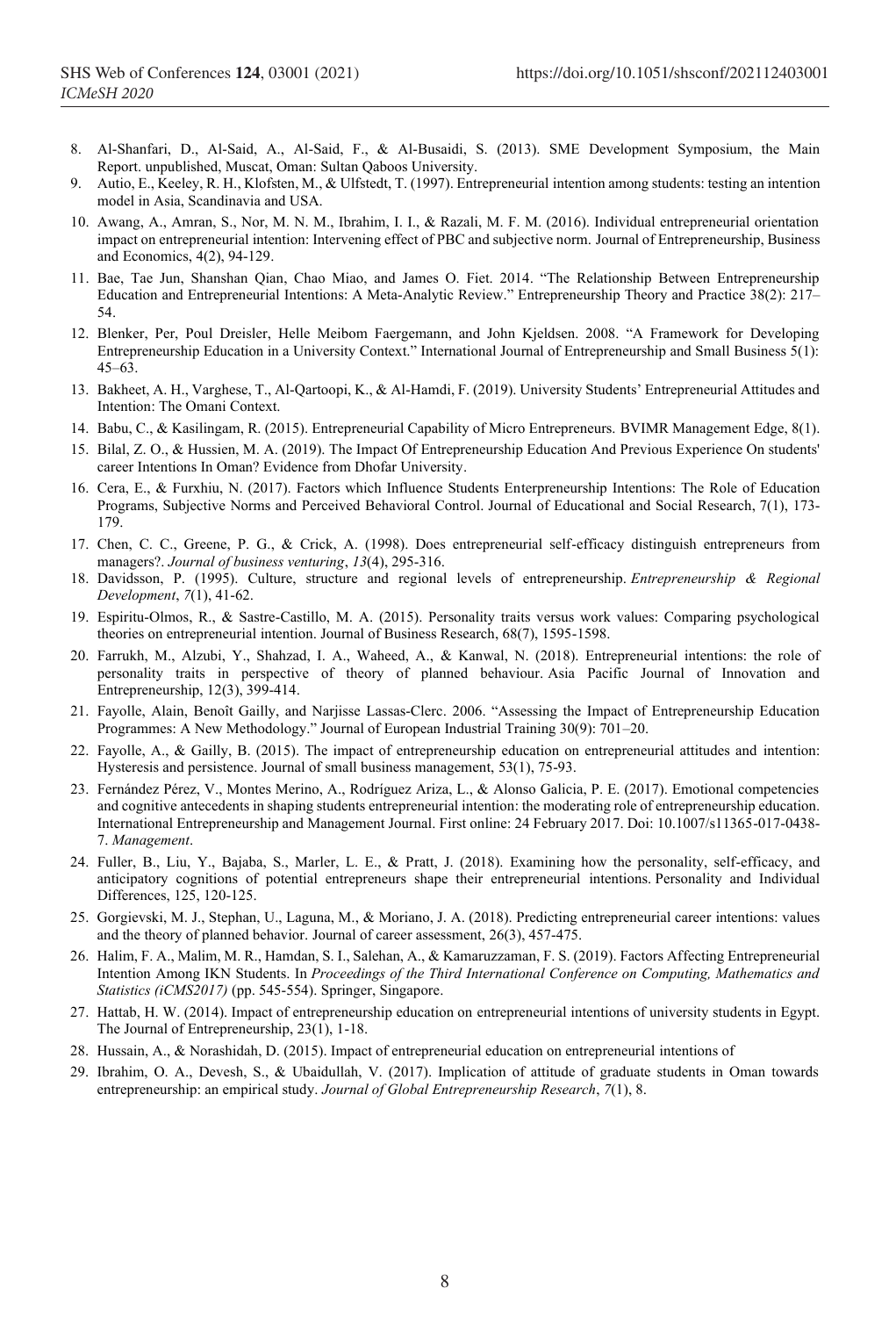- 30. Johannisson, B. (1991). University training for entrepreneurship: Swedish approaches. *Entrepreneurship & Regional Development*, *3*(1), 67-82
- 31. Pakistani Students. Journal of Entrepreneurship and Business Innovation, 2(1), 43-53.
- 32. Joseph, I. (2017). Factors influencing international student entrepreneurial intention in Malaysia. American Journal of Industrial and Business Management, 7(04), 424.
- 33. Karimi, S., Biemans, H. J., Lans, T., Chizari, M., & Mulder, M. (2016). The impact of entrepreneurship education: A study of Iranian students' entrepreneurial intentions and opportunity identification. Journal of Small Business Management, 54(1), 187-209.
- 34. Kumar, S., & Das, S. (2019). An extended model of theory of planned behaviour: Entrepreneurial intention, regional institutional infrastructure and perceived gender discrimination in India. Journal of Entrepreneurship in Emerging Economies.
- 35. Krueger, Norris F. 2009. "The Micro-Foundations of Entrepreneurial Learning And… Education: The Experiential Essence of Entrepreneurial Cognition." Handbook of university-wide entrepreneurship education: 35–59.
- 36. Law, K. M., & Breznik, K. (2017). Impacts of innovativeness and attitude on entrepreneurial intention: Among engineering and non-engineering students. International Journal of Technology and Design Education, 27(4), 683-700.
- 37. Lee, S. M., Chang, D., & Lim, S. B. (2005). Impact of entrepreneurship education: A comparative study of the US and Korea. *The international entrepreneurship and management journal*, *1*(1), 27-43.
- 38. Liñán, F. (2004). Intention-based models of entrepreneurship education. *Piccolla Impresa/Small Business*, *3*(1), 11-35.
- 39. Lortie, J., & Castogiovanni, G. (2015). The theory of planned behavior in entrepreneurship research: what we know and future directions. International Entrepreneurship and Management Journal, 11(4), 935-957.
- 40. Maresch, D., Harms, R., Kailer, N., & Wimmer-Wurm, B. (2016). The impact of entrepreneurship education on the entrepreneurial intention of students in science and engineering versus business studies university programs. Technological forecasting and social change, 104, 172-179.
- 41. Menzies, T., & Paradi, J. C. (2002). Encouraging technology-based ventures: Entrepreneurship education and engineering graduates. *New England Journal of Entrepreneurship*, *5*(2), 9.
- 42. Miranda, F. J., Chamorro-Mera, A., & Rubio, S. (2017). Academic entrepreneurship in Spanish universities: An analysis of the determinants of entrepreneurial intention. European research on management and business economics, 23(2), 113- 122.
- 43. Nabi, G., Walmsley, A., Liñán, F., Akhtar, I., & Neame, C. (2018). Does entrepreneurship education in the first year of higher education develop entrepreneurial intentions? The role of learning and inspiration. Studies in Higher Education, 43(3), 452-467.
- 44. Nowiński, W., Haddoud, M. Y., Lančarič, D., Egerová, D., & Czeglédi, C. (2019). The impact of entrepreneurship education, entrepreneurial self-efficacy and gender on entrepreneurial intentions of university students in the Visegrad countries. Studies in Higher Education, 44(2), 361-379.
- 45. O'Connor, Allan. 2013. "A Conceptual Framework for Entrepreneurship Education Policy: Meeting Government and Economic Purposes." Journal of Business Venturing 28(4): 546–63.
- 46. Pablo-Lerchundi, I., Morales-Alonso, G., & González-Tirados, R. M. (2015). Influences of parental occupation on occupational choices and professional values. Journal of Business Research, 68(7), 1645-1649.
- 47. Pallant, J. F., Haines, H. M., Green, P., Toohill, J., Gamble, J., Creedy, D. K., & Fenwick, J. (2016). Assessment of the dimensionality of the Wijma delivery expectancy/experience questionnaire using factor analysis and Rasch analysis. *BMC pregnancy and childbirth*, *16*(1), 361.
- 48. Piperopoulos, P., & Dimov, D. (2015). Burst bubbles or build steam? Entrepreneurship education, entrepreneurial selfefficacy, and entrepreneurial intentions. Journal of Small Business Management, 53(4), 970-985.
- 49. Rehan, F., Block, J. H., & Fisch, C. (2019). Entrepreneurship in Islamic communities: How do Islamic values and Islamic practices influence entrepreneurship intentions?. Journal of Enterprising Communities: People and Places in the Global Economy, Forthcoming.
- 50. Robledo, J. L. R., Arán, M. V., Sanchez, V. M., & Molina, M. Á. R. (2015). The moderating role of gender on entrepreneurial intentions: A TPB perspective. Intangible Capital, 11(1), 92-117.
- 51. Schölin, T., Broomé, P., & Ohlsson, H. (2016). Self-employment: the significance of families for professional intentions and choice of company type. International Journal of Entrepreneurial Behavior & Research, 22(3), 329-345.
- 52. Solesvik, M., Westhead, P., & Matlay, H. (2014). Cultural factors and entrepreneurial intention: The role of entrepreneurship education. Education+ Training, 56(8/9), 680-696.